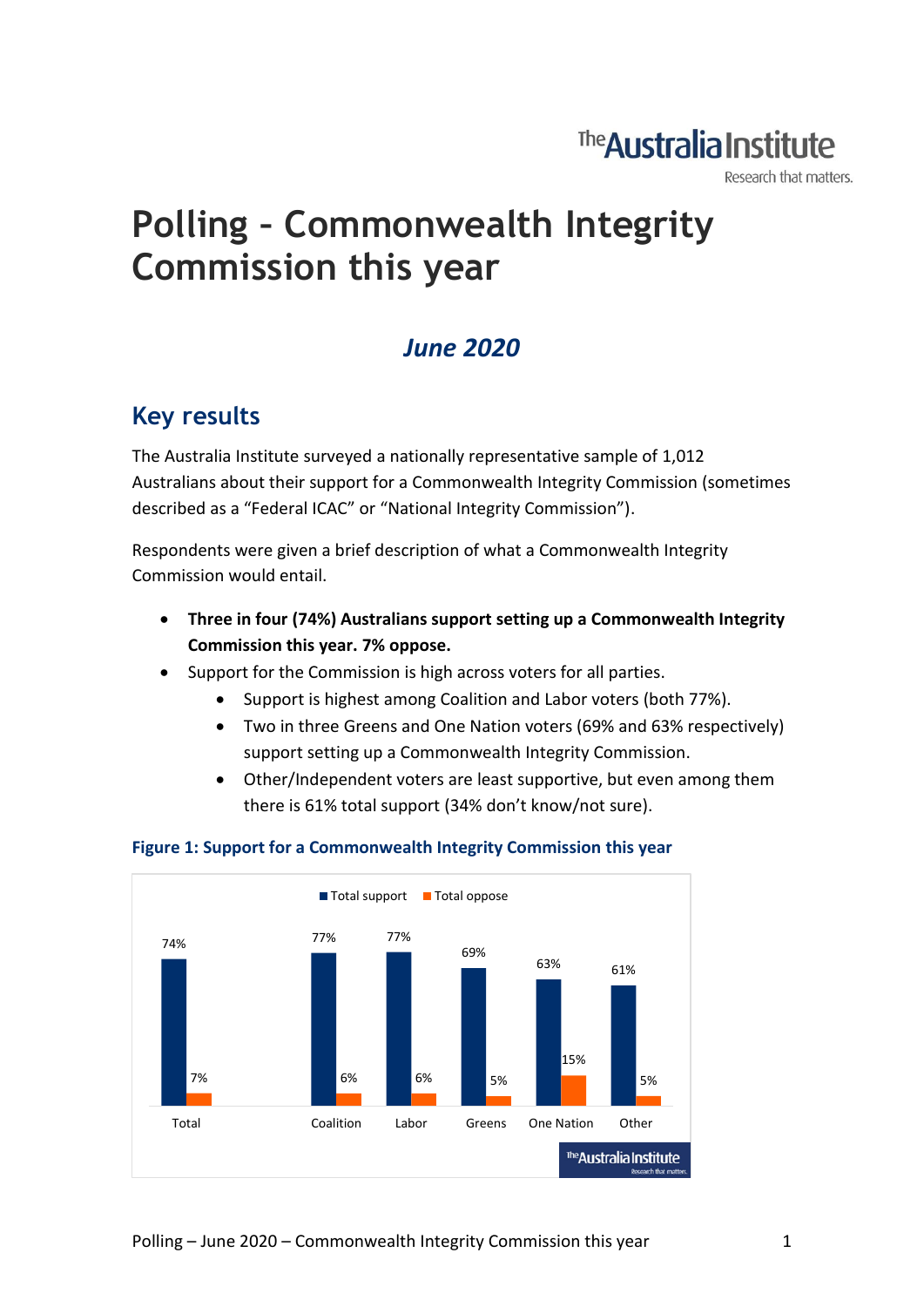- Eight in 10 men (78%) and seven in 10 women (71%) support setting up a Commonwealth Integrity Commission this year.
- 74% of NSW, 77% of Victorian, 73% of Queensland and 72% of Western Australian residents support setting up a Commonwealth Integrity Commission this year.



#### **Figure 2: Support for a Commonwealth Integrity Commission this year**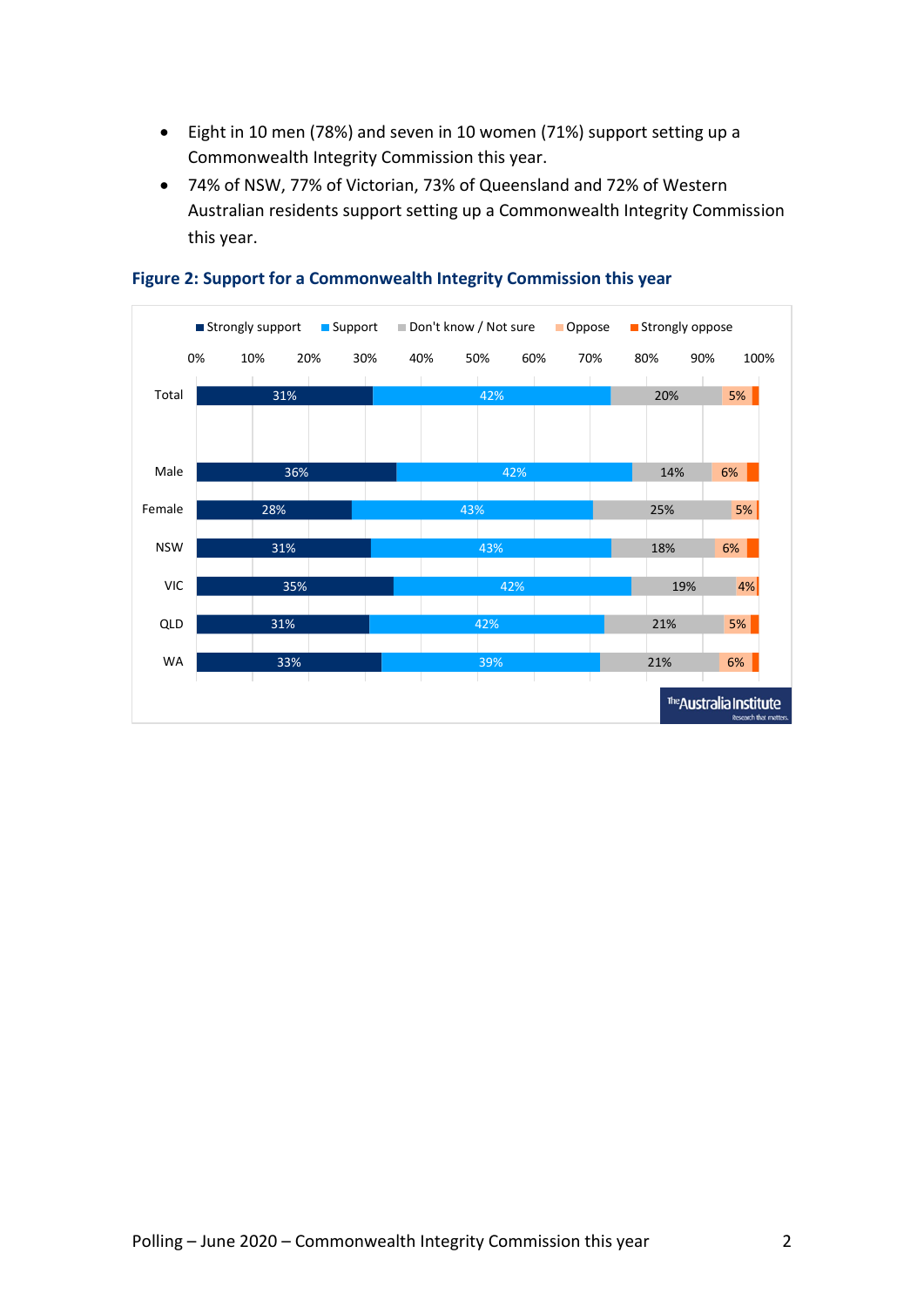### **Time frame for a Commission**

The federal government has been working on a proposal for a Commonwealth Integrity Commission since January 2018. The government originally planned to establish the Commission in December 2018. Crossbench MPs and anti-corruption campaigners have called for parliamentary debate on a bill that would establish a Commission to begin.<sup>1</sup>

The Australia Institute has polled public opinion on a Commonwealth Integrity Commission since March 2017. $^2$  This is the first time that the question has been asked with the condition that the Commission be set up "this year" (no timeframe was given in previous questions).

Support for setting up a Commission is somewhat higher than support for setting up a Commission *this year*. When asked in March 2020, 79% of supported setting up a Commission at some point, compared to 74% that support setting up a Commission *this year.* 



#### **Figure 3: Support for a Commonwealth Integrity Commission, no time frame specified (March 2020)**

<sup>1</sup> Crowe (2020) *Push for national integrity commission to restart after Somyurek fall*, https://www.smh.com.au/politics/federal/push-for-national-integrity-commission-to-restart-aftersomyurek-fall-20200616-p5534m.html; Knaus (2020) *Federal integrity commission delayed again amid warnings of coronavirus response corruption risk*, https://www.theguardian.com/australianews/2020/may/22/federal-integrity-commission-delayed-again-amid-warnings-of-coronavirusresponse-corruption-risk

<sup>2</sup> The Australia Institute (2017) *Polling – Trust and Federal ICAC*, https://www.tai.org.au/sites/default/files/Polling%20brief%20-%20May%202017%20- %20Trust%20and%20ICAC.pdf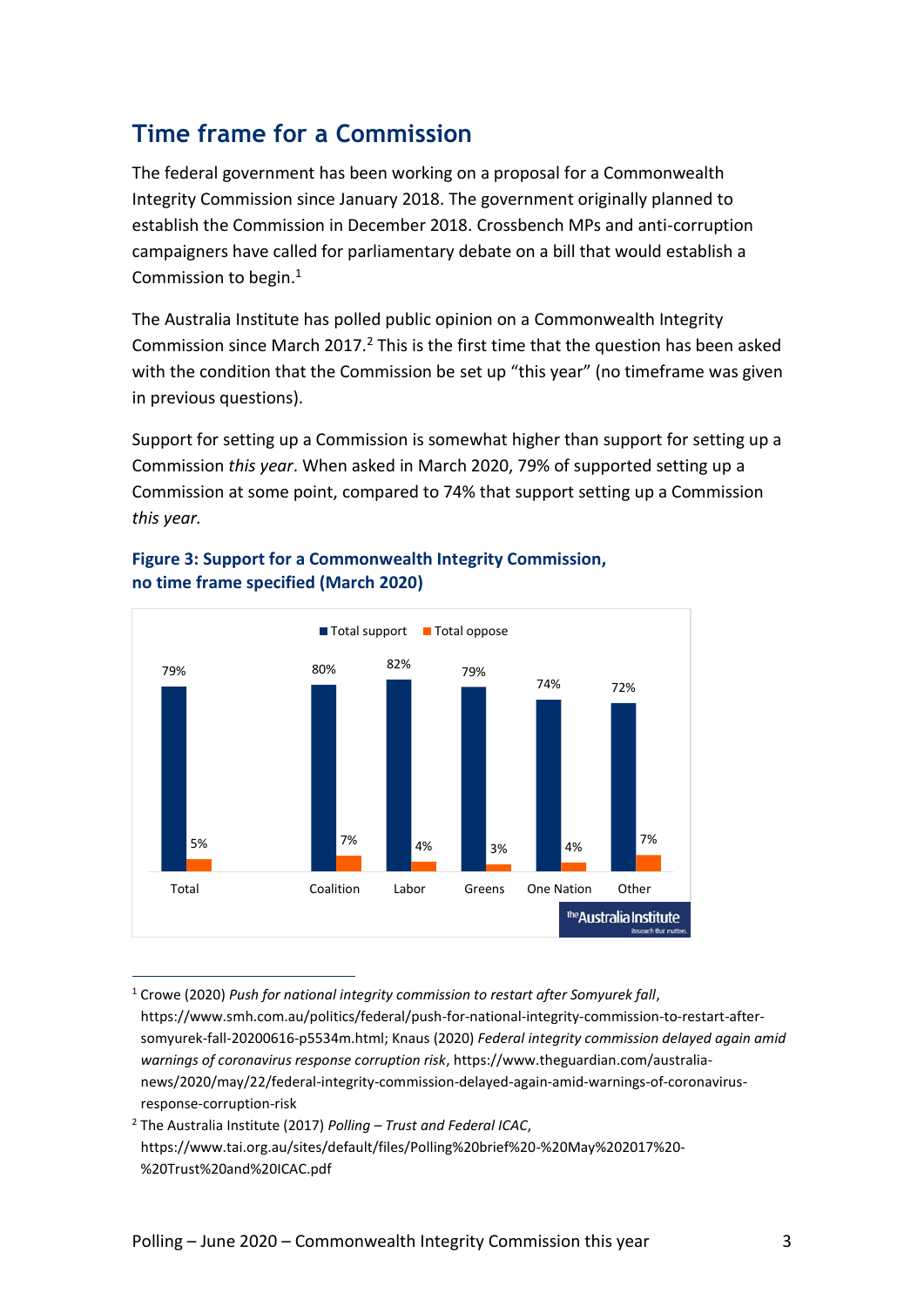### **Method (June 2020 polling)**

The Australia Institute surveyed 1,012 people on 18–19 June 2020, online through Dynata's Rapid Results polling, with nationally representative samples by gender, age and region.

The margin of error (95% confidence level) for the national results is 3.1%.

Results are shown only for larger states.

Voting crosstabs show voting intentions for the House of Representatives. Those who were undecided were asked which way they were leaning; these leanings are included in voting intention crosstabs. "Coalition" includes separate responses for Liberal and National. "Other" includes Centre Alliance, Jacqui Lambie Network and Independent/Other.

### **Method (March 2020 polling)**

The Australia Institute conducted a national survey of 1,461 people between 3 and 6 March 2020, online through Dynata with nationally representative samples by gender, age, state and territory, and household income.

The margin of error (95% confidence level) for the national results is 2.6%.

Results are shown only for larger states.

Voting crosstabs show voting intentions for the House of Representatives. Those who were undecided were asked which way they were leaning; these leanings are included in voting intention crosstabs. "Coalition" includes separate responses for Liberal and National. "Other" includes Centre Alliance, Jacqui Lambie Network and Independent/Other.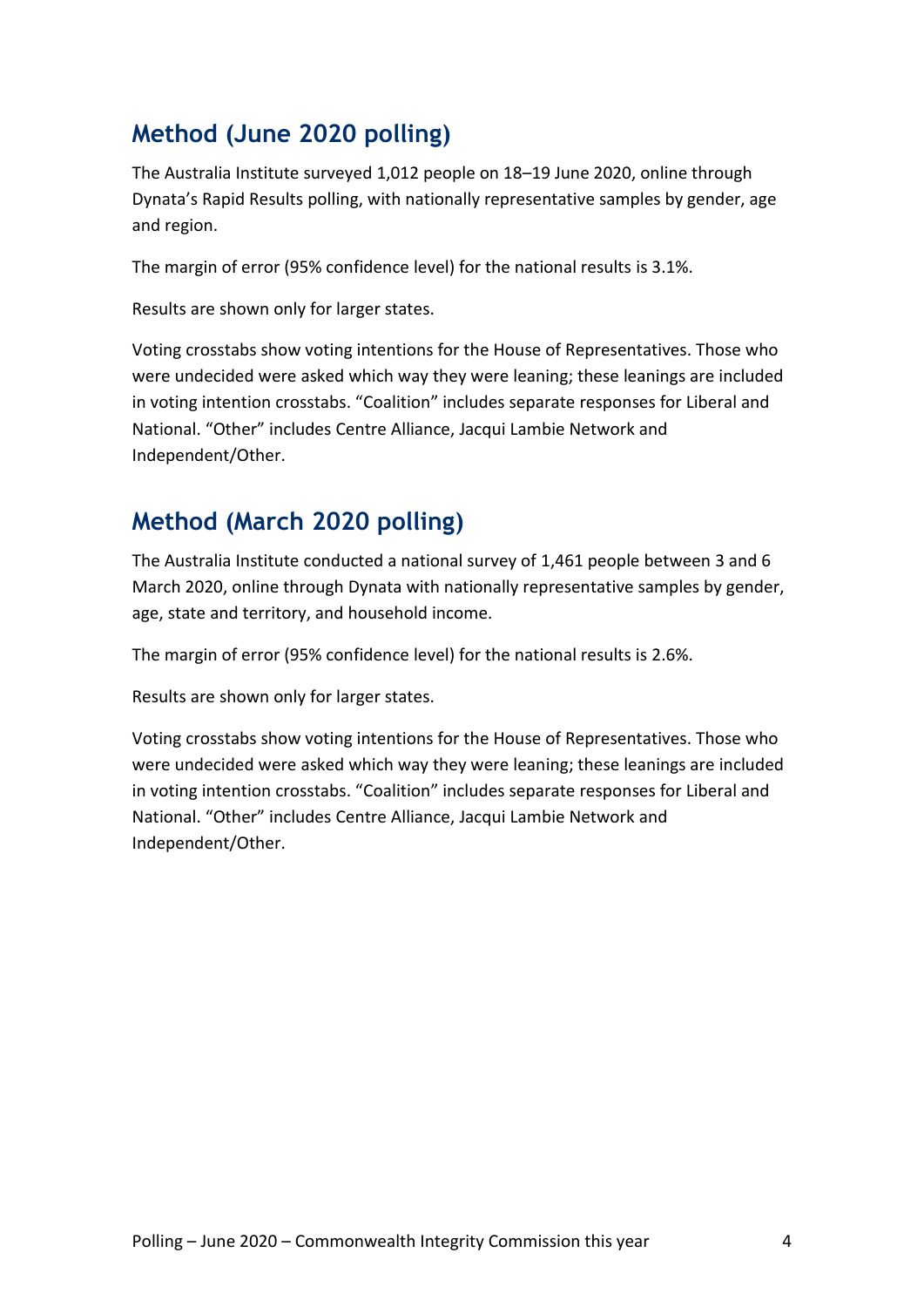#### **Detailed results (June 2020 polling)**

**A Commonwealth Integrity Commission would investigate corruption within federal law enforcement, the public service, service providers, contractors, federal parliamentarians and their staff.**

|                         | <b>Total</b> | <b>Male</b> | <b>Female</b> | <b>NSW</b> | VIC | <b>QLD</b> | <b>WA</b> |
|-------------------------|--------------|-------------|---------------|------------|-----|------------|-----------|
| <b>Strongly support</b> | 31%          | 36%         | 28%           | 31%        | 35% | 31%        | 33%       |
| Support                 | 42%          | 42%         | 43%           | 43%        | 42% | 42%        | 39%       |
| <b>Oppose</b>           | 5%           | 6%          | 5%            | 6%         | 4%  | 5%         | 6%        |
| <b>Strongly oppose</b>  | 1%           | 2%          | 0%            | 2%         | 0%  | 1%         | 1%        |
| Don't know / Not sure   | 20%          | 14%         | 25%           | 18%        | 19% | 21%        | 21%       |

**Do you support or oppose setting up a Commonwealth Integrity Commission** *this year***?**

|                         | <b>Total</b> | <b>Coalition</b> | Labor | <b>Greens</b> | <b>One</b>    | <b>Other</b> |
|-------------------------|--------------|------------------|-------|---------------|---------------|--------------|
|                         |              |                  |       |               | <b>Nation</b> |              |
| <b>Strongly support</b> | 31%          | 29%              | 36%   | 38%           | 25%           | 27%          |
| Support                 | 42%          | 48%              | 41%   | 31%           | 38%           | 34%          |
| <b>Oppose</b>           | 5%           | 5%               | 5%    | 5%            | 10%           | 5%           |
| <b>Strongly oppose</b>  | 1%           | 1%               | 1%    | 0%            | 6%            | 0%           |
| Don't know / Not sure   | 20%          | 17%              | 16%   | 26%           | 21%           | 34%          |